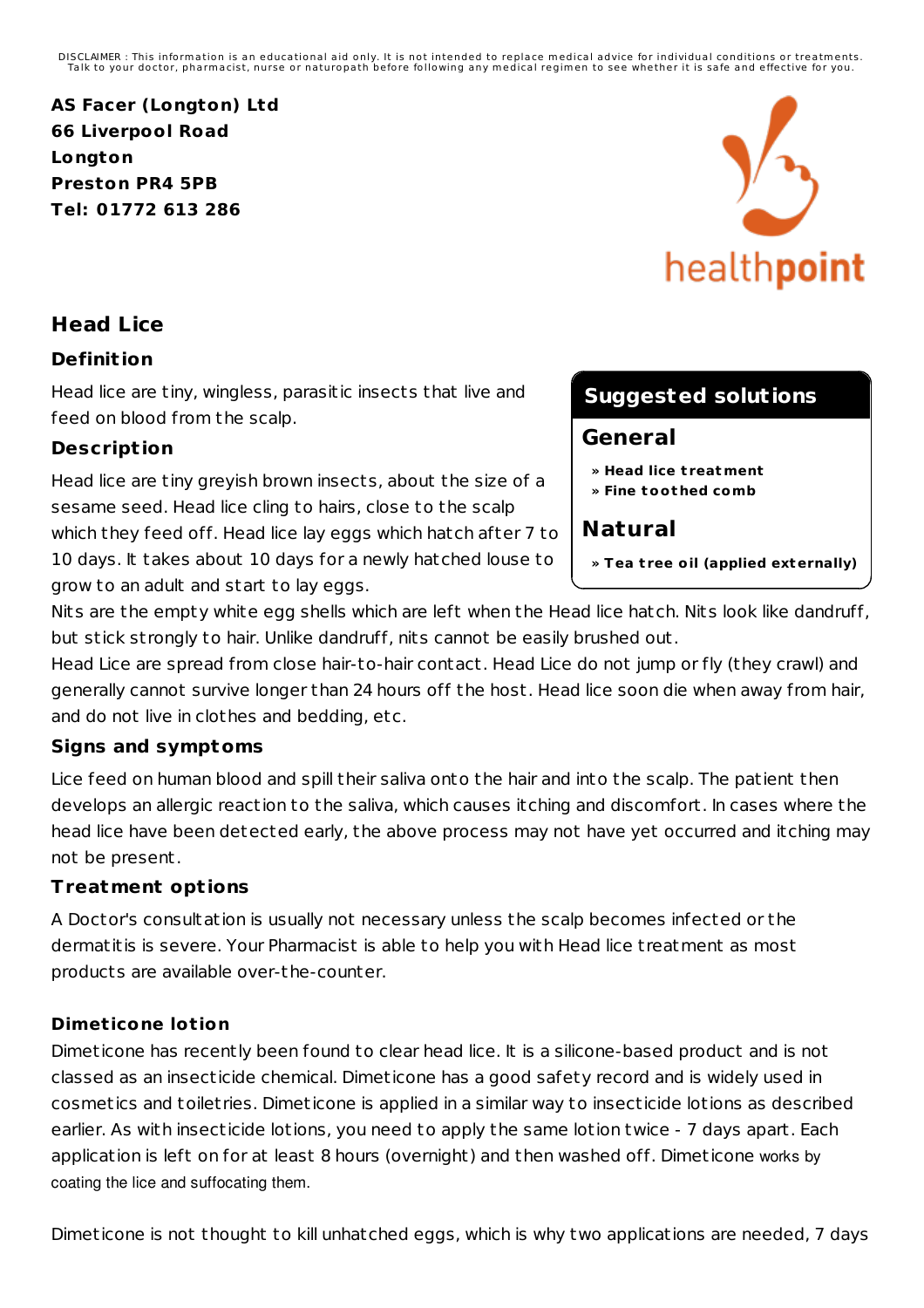apart. (The second application makes sure that any lice that hatch from eggs which survived the first application will be killed before they are old enough to lay further eggs.) Dimeticone is a relatively new t reatment. More studies will be required to confirm its efficacy.

# **Insecticide lotion**

Treatment with insecticide lotions has been used for many years. Research studies show that lice can be cleared in about 8 in 10 cases by using an insecticide lotion. You can buy an insecticide lotion from pharmacies. There are various brands. The active ingredient is usually malathion or phenothrin. Shampoo, mousse and creme rinse preparations of these insecticides are not recommended as they do not work as well as lotions. Re-apply the same lotion after seven days. Although lice are usually killed by one application, not all eggs may be.

Most Head lice lotions are very flammable. When you or your child have lotion on your hair, keep well away from fires, candles, gas cookers, pilot lights, matches and cigarette lighters

## **DETECTION AND TREATMENT**

Using the Conditioner and Wet Combing Technique is the best method of detecting Head Lice and can also be helpful in t reating mild cases. For the Conditioner and Combing Technique you will need

- :
- \* Ordinary hair conditioner
- \* An ordinary and fine toothed comb
- \* Hair clips
- \* Good light
- \* Magnifying glass
- \* A waterproof cape

# **CONDITIONER AND WET COMBING TECHNIQUE**

1) Wash the hair as normal.

2) Rinse and apply lots of normal conditioner over the scalp and hair from root to tips.

3) Use the ordinary comb to detangle the hair.

4) Switch to the detection comb. You may find it easier to divide long hair into sections with hair clips.

5) Rinse the comb after each st roke. In good light, check for Head Lice and eggs. Adult lice are easier to see - young lice can be difficult to detect. Using a magnifying glass will help you detect smaller lice.

6) Comb each section twice until you have combed the whole head. If the comb becomes clogged, rinse to remove the Head Lice or eggs.

7) Keep combing until all the conditioner is removed from the hair.

8) Repeat the Conditioner and Combing Technique four times spaced over 2 weeks (approximately every 3 days) and continue until no Head Lice are found for 3 consecutive sessions.

#### **WHEN IT DOESN'T WORK**

Some cases of Head lice are very persistent. Reasons why t reatment may not be effective include;

- Inadequate application of the product
- Lice are resistant to insecticide
- Failure to retreat to kill eggs
- Reinfection